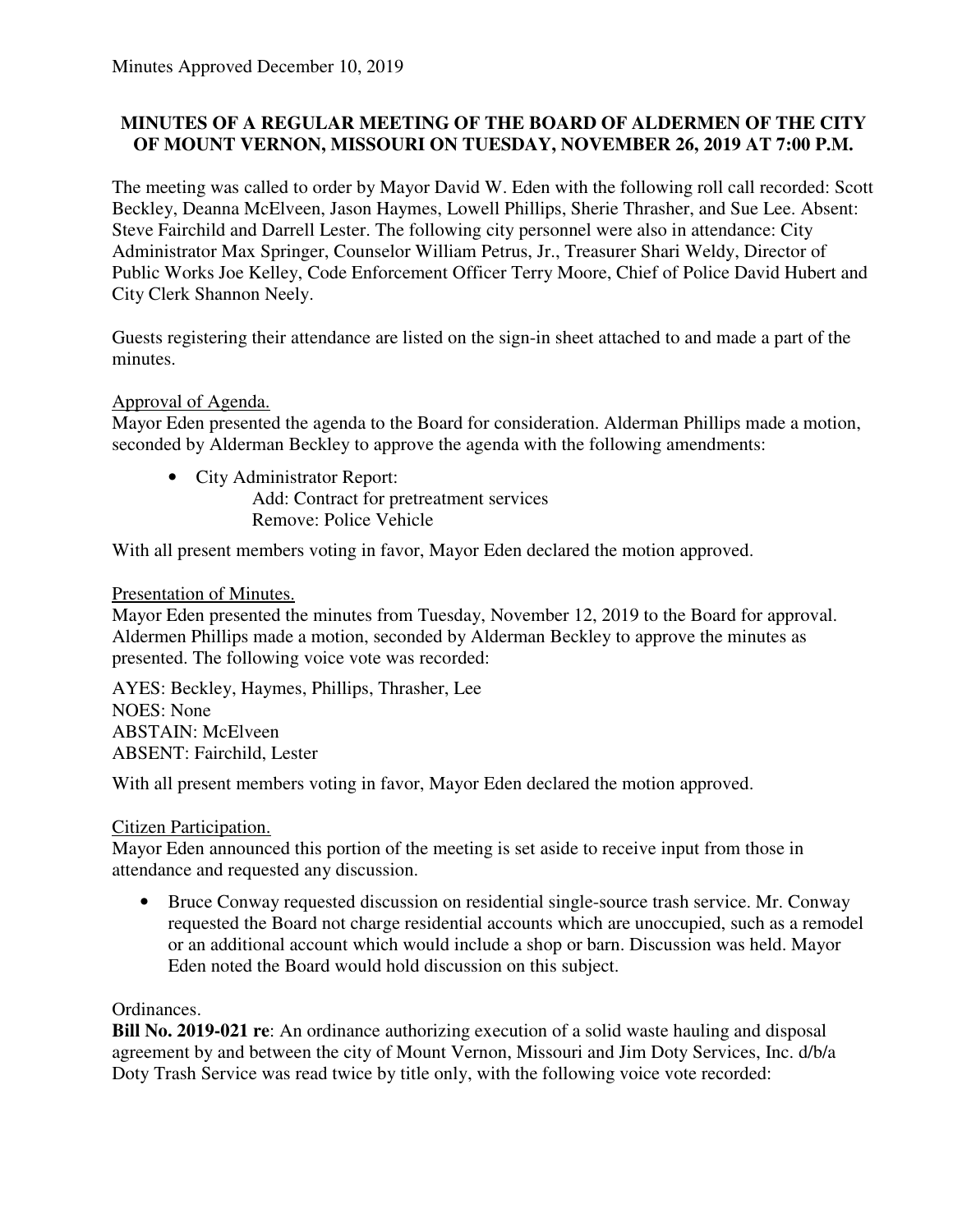First Reading: AYES: Beckley, McElveen, Haymes, Phillips, Thrasher, Lee NOES: None ABSTAIN: None ABSENT: Fairchild, Lester

Second Reading AYES: Beckley, McElveen, Haymes, Phillips, Thrasher, Lee NOES: None ABSTAIN: None ABSENT: Fairchild, Lee

Bill No. 2019-021 was declared passed and sent to the Mayor for signature. Bill No. 2019-021 thus became Ordinance number 14.31.

**Bill No. 2019-022 re**: An ordinance amending the Mount Vernon Municipal Code at Section 510.020 regarding width of sidewalks was read twice, by title only, with the following roll call vote recorded:

First Reading: AYES: Beckley, McElveen, Haymes, Phillips, Thrasher, Lee NOES: None ABSTAIN: None ABSENT: Fairchild, Lester

Second Reading. AYES: Beckley, McElveen, Haymes, Phillips, Thrasher, Lee NOES: None ABSTAIN: None ABSENT: Fairchild, Lee

Bill No. 2019-022 was declared passed and sent to the Mayor for signature. Bill No. 2019-022 thus became Ordinance Number 10.62.

#### Department Reports.

City Administrator.

Springer held discussion on the following items:

Ratify Email Vote. Springer noted an emergency purchase was required on November 15, 2019 to authorize purchase for a replacement Flygt pump and installation at the Wastewater Treatment Facility. Springer reported the following original vote:

> AYES: Beckley, McElveen, Phillips, Thrasher, Fairchild, Lester, Lee NOES: None

Discussion was held. Alderwoman Lee made a motion, seconded by Alderman Haymes to ratify motion to approve purchase of Flygt pump with installation for \$10,382.50. With all present members voting in favor, Mayor Eden declared the motion approved.

• Request to purchase equipment. Springer requested approval to purchase an additional Flygt pump for replacement. Springer noted the Flygt pump which was installed in November ran for a few hours before becoming inoperable. Discussion was held. Alderwoman Lee made a motion, seconded by Alderwoman McElveen to approve purchase of additional Flygt pump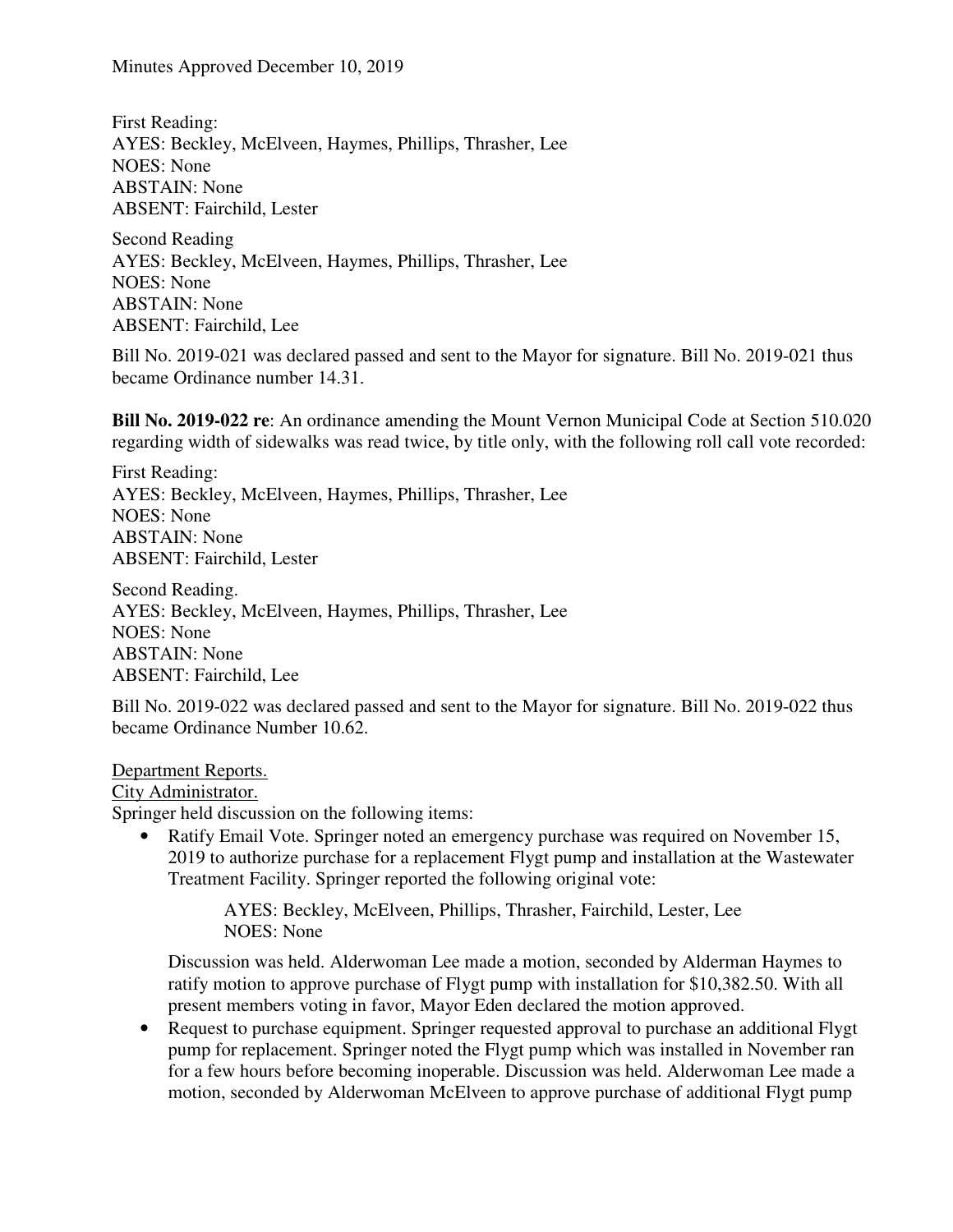for \$10,382.50. With all present members voting in favor, Mayor Eden declared the motion approved.

- Wastewater Treatment Facility Update. Springer requested permission to contract with KIMHEC Environmental Services to assist with completing of pre-treatment program for industrial customers. Discussion was held. Alderwoman Lee made a motion, seconded by Alderman Beckley to proceed with agreement with KIMHEC Environmental Services for a cost of \$30,000.00. With all present members voting in favor, Mayor Eden declared the motion approved.
- Residential Single Source Trash. Springer held discussion with the Board regarding policies for Residential Single Source Trash Services. Discussion was held. Petrus noted the Board should have a policy which would clarify some of the questions.
- Equipment Purchase Police. Springer reported purchase of computers for police vehicles was originally in the 2020 budget, but would like to purchase out of 2019 budget. Discussion was held. Alderman Phillips made a motion, seconded by Alderwoman Lee to proceed with purchase of computers for \$16,000.00. With all present members voting in favor, Mayor Eden declared the motion approved.

# Treasurer.

Weldy held discussion on the following items:

- Bills. Weldy presented the bills paid report and requested any discussion. None brought forth.
- Bills Over \$5,000. Weldy presented the Bills over \$5,000.00 and requested any discussion. None brought forth. Alderwoman Lee made a motion, seconded by Alderwoman McElveen to approve bills over \$5,000.00 as presented. With all present members voting in favor, Mayor Eden declared the motion approved.
- October Treasurer Report. Weldy presented the October Statistic report to the Board for consideration. Alderwoman Thrasher made a motion, seconded by Alderman Beckley to approve the October Treasure report as presented. With all present members voting in favor, Mayor Eden declared the motion approved.
- Budget Amendments. Weldy presented a request for budget amendments to clean up accounts for end of year. Alderwoman Lee made a motion, seconded by Alderwoman McElveen to approve amendments to the budget as presented. With all present members voting in favor, Mayor Eden declared the motion approved.
- Investments. Weldy reported a CDARS certificate of deposit will mature at Old Missouri Bank on December 5, 2019 and requested the Board authorize closing the certificate of deposit and hold until other investments mature later in December and reinvest. Discussion was held. Alderman Phillips made a motion, seconded by Alderman Beckley to authorize closing Old Missouri CDARS account and hold for investment in December. With all present members voting in favor, Mayor Eden declared the motion approved.

### Public Works.

Kelley noted he had nothing to report but welcomed any questions. None brought forth.

### Code Enforcement.

Moore held discussion on the following items:

• October Statistical Report. Moore presented the October statistical report and requested any discussion. None brought forth.